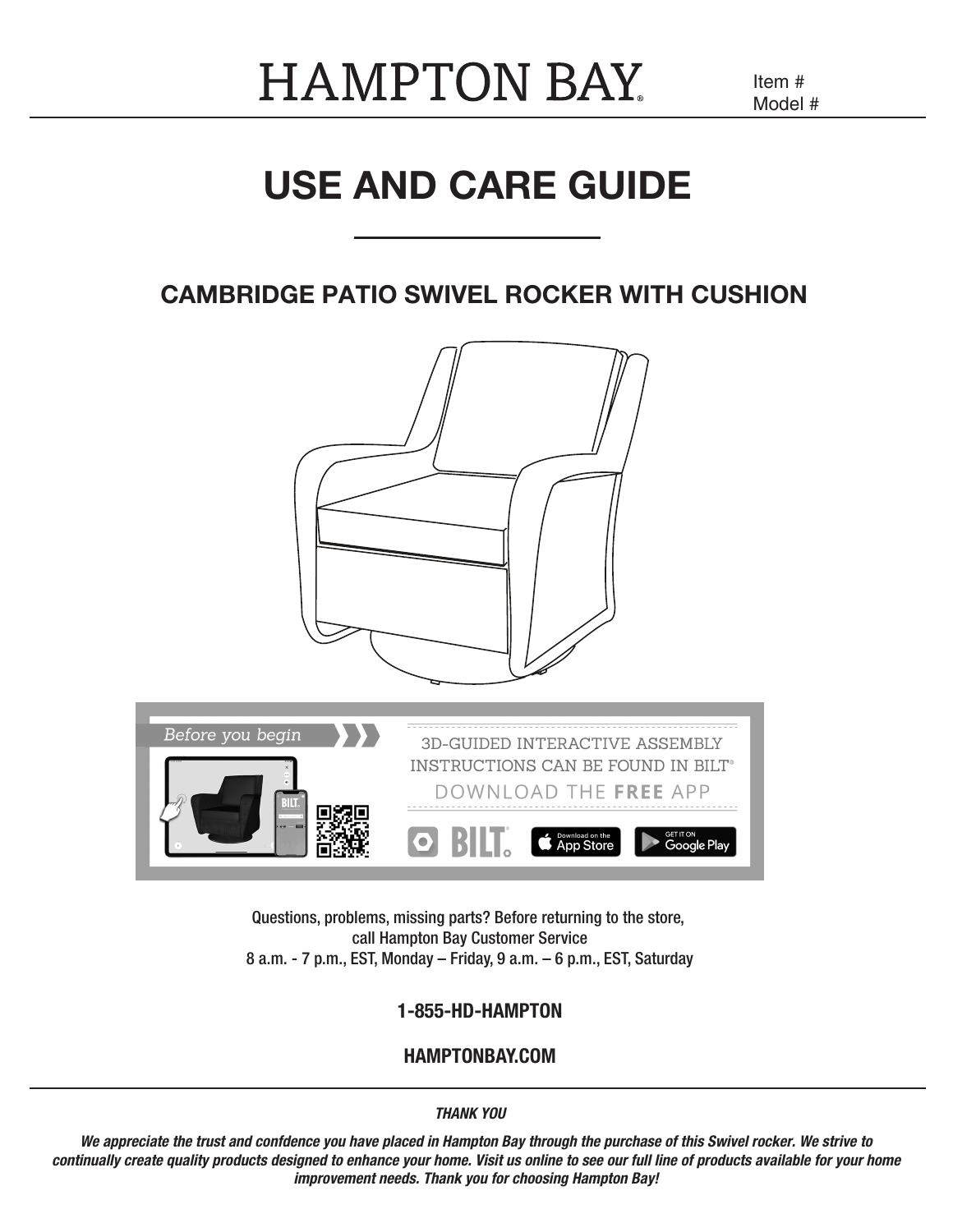## Table of Contents

## Important Safety Instructions

### READ ALL INSTRUCTIONS BEFORE USE

To reduce the risk of injury to persons:

- 1. Close supervision is necessary when this furnishing is used by or near children, or disabled persons, if applicable.
- 2. Use this furnishing only for its intended use as described in these instructions. Do not use attachments not recommended by the manufacturer.

#### SET UP YOUR FURNITURE PROPERLY

- 1. Ensure that all parts are assembled properly and fully tightened as per the instructions.
- 2. When placing in the desired location, ensure that all legs are resting on the same surface.

#### EXAMINE YOUR FURNITURE

Examine occasionally to ensure that there are no loose parts. If loose parts are found, they must be re-tightened fully before additional use.

#### OBSERVE WEIGHT LIMITS

The weight limits for the following products are listed below:

- $\Box$  Chair: 300 lbs
- □ Swivel Chair: 300 lbs
- □ Rocking Chair: 300 lbs
- □ Loveseat: 500 lbs
- $\Box$  Ottoman: 150 lbs
- $\Box$  Table: 50 lbs
- $\Box$  Sofa: 700 lbs
- □ Chaise Lounge: 300 lbs
- $\Box$  Dining Table: 100 lbs
- □ Dining Chair: 200 lbs



CAUTION: If you overload your furniture, injuries can occur.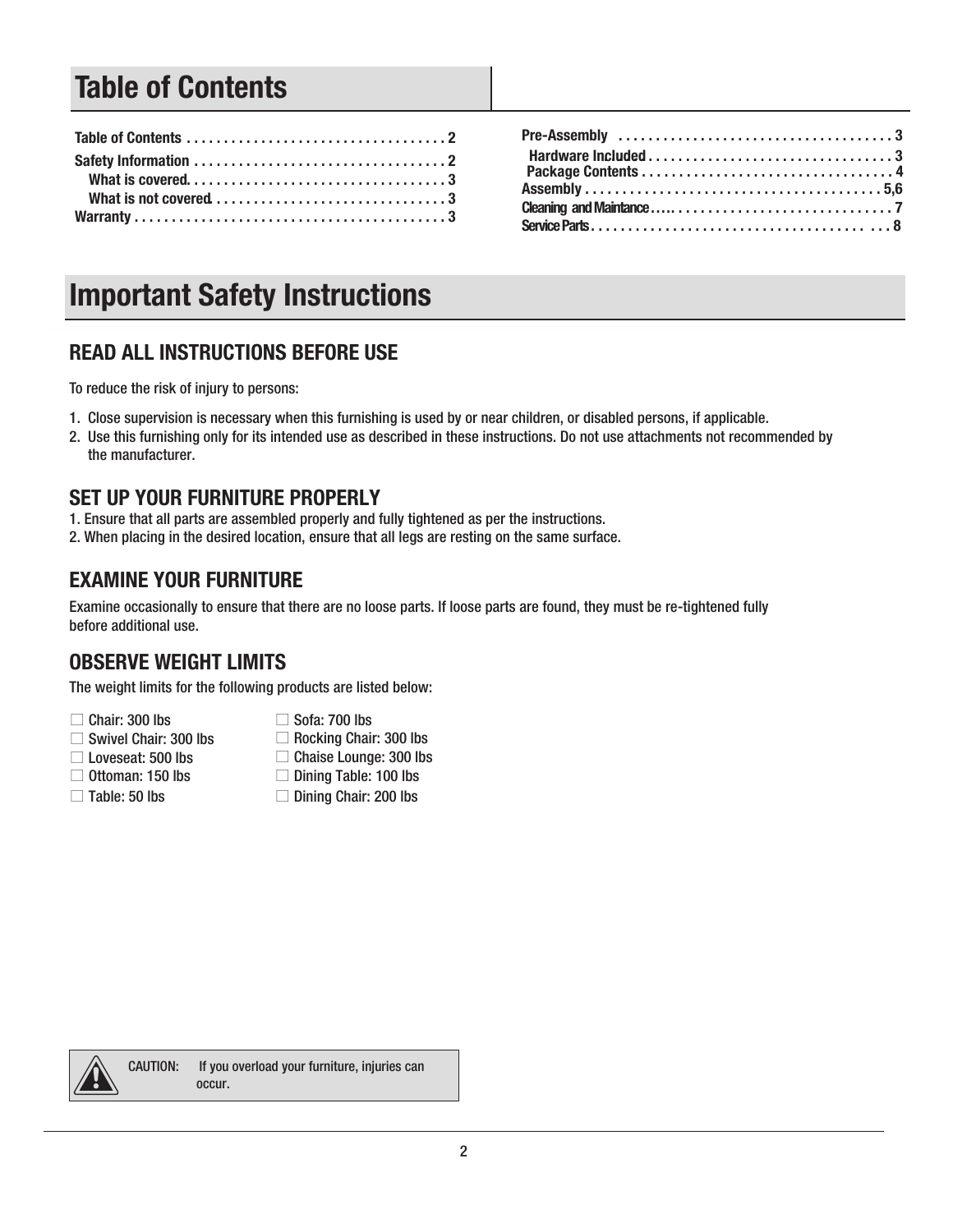## **Warranty**

## THREE YEAR FRAME, WEAVE AND FABRIC LIMITED WARRANTY

### WHAT IS COVERED

We warrant the frame, weave and fabric to be free of manufacturing defects to the original purchaser for three years. For glass table top we warrant 30 days from the date of purchase.

### WHAT IS NOT COVERED

This warranty does not cover commercial use, hardware, acts of nature, fire, freezing and abusive use. In addition, purchased parts are not covered under this warranty.

We reserve the right to make substitutions with similar merchandise, if the model in question is no longer in production. Contact the Customer Service Team at 1-855-HD-HAMPTON or visit www.Hamptonbay.com.

## Pre-Assembly

### PLANNING ASSEMBLY

To prevent damage, place all parts on a soft surface during assembly. Remove all protective caps before beginning assembly.

### HARDWARE INCLUDED



| Part | <b>Description</b> | Quantity |
|------|--------------------|----------|
| АΑ   | Bolt (1/4x35mm)    |          |
| ВB   | Washer (6mm)       | 10       |
| CC   | Cap for bolt (6mm) | 10       |
| DD   | Bolt (1/4x20mm)    |          |
| FF   | Hex wrench (4mm)   |          |
| FF   | Hex wrench (5mm)   |          |

FF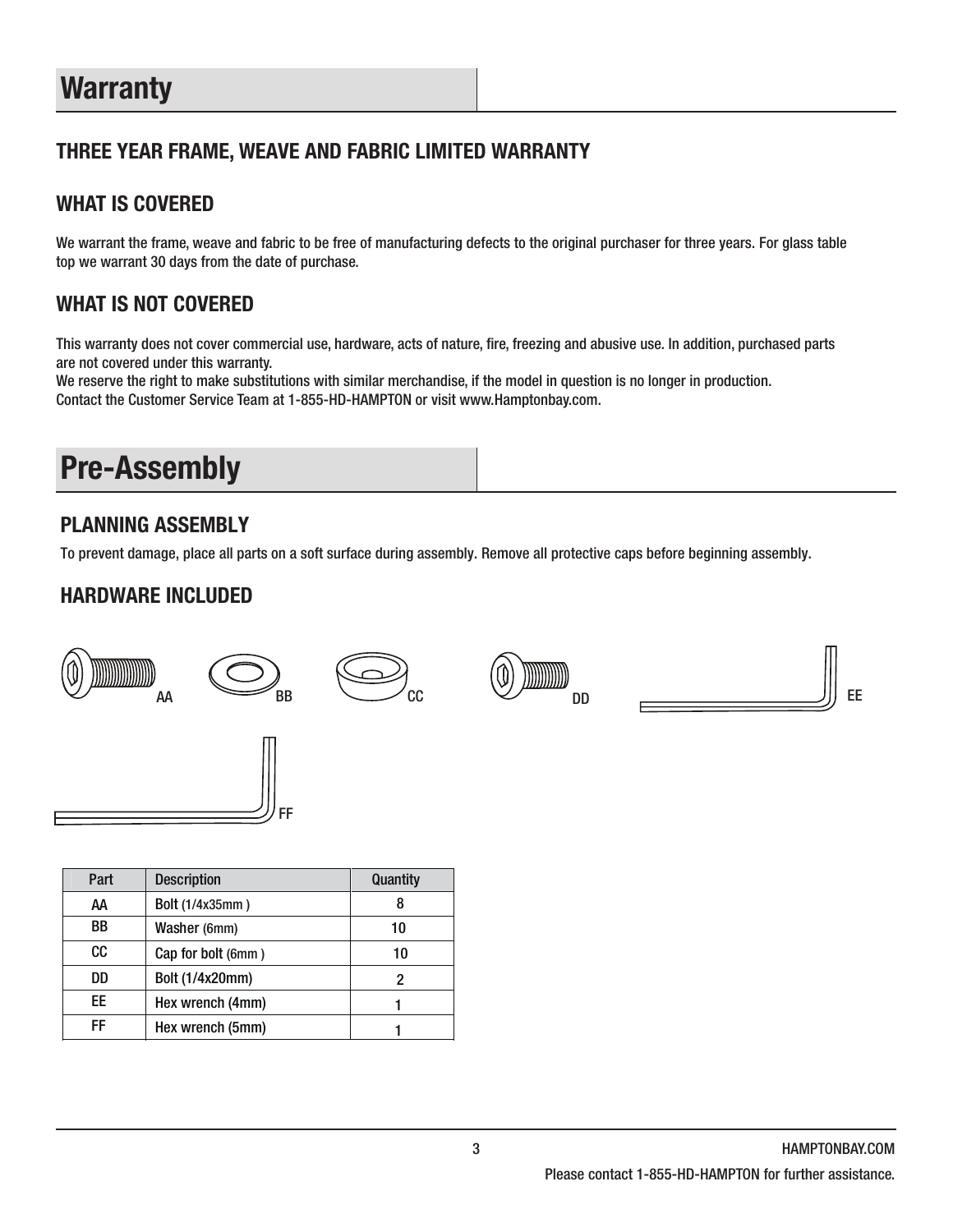## Pre-Assembly

### PACKAGE CONTENTS



| Part | <b>Description</b>  | Quantity |
|------|---------------------|----------|
| А    | Seat                |          |
| В    | <b>Back</b>         |          |
| C    | <b>Left Arm</b>     |          |
| n    | <b>Right Arm</b>    |          |
| F    | <b>Seat Cushion</b> |          |
|      | <b>Back Cushion</b> |          |
| G    | <b>Base</b>         |          |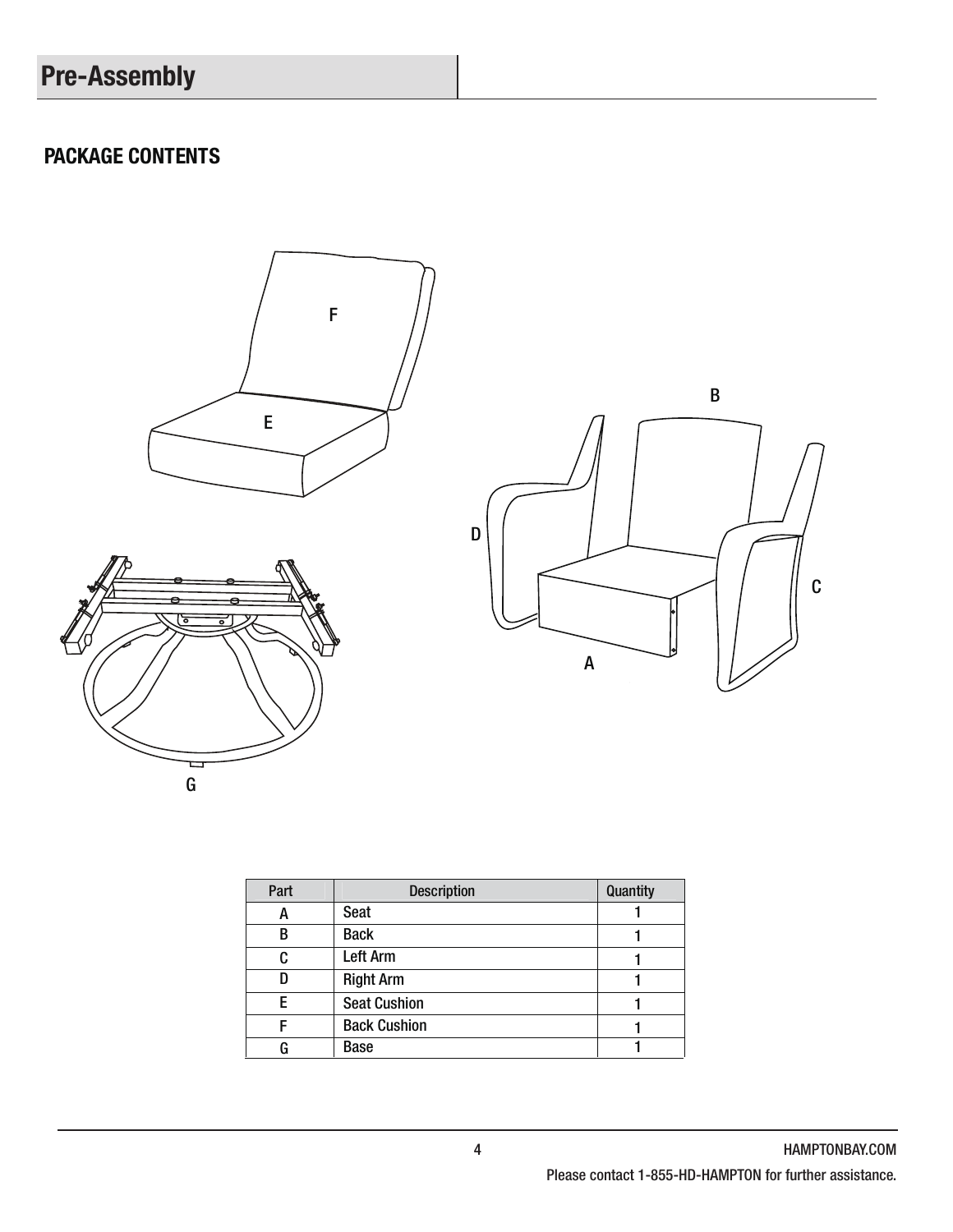## **Assembly**

1

- $\Box$  Attach the back (B) to the seat (A) by aligning two holes on the back (B) with the two holes on the seat (A). Insert bolts(DD) with washers (BB) .
- Tighten half way using the Hex wrench (EE) . Do not tighten completely. □



## 3

- □ Attach the right arm (D) to seat (A), fasten with bolts (AA) and washers(BB). Tighten half way using the Hex wrench (EE). Do not tighten completely. ( Fig 1)
- □ Attach the back (B) to the right arm (D) insert bolts (AA) with washers (BB) and tighten half way using the Hex wrench (EE). Do not tighten completely. ( Fig 2)



#### Attaching the back  $\vert$  Attaching the left arm 2

- □ Attach the left arm (C) to seat (A), fasten with bolts (AA) and washers (BB). Tighten half way using the Hex wrench(EE). Do not tighten completely. ( Fig 1)
- $\Box$ Attach the back (B) to the left arm (C) by aligning the hole on the back (B) with the hole on the left arm (C).Insert bolts(AA) with washers (BB) and tighten half way using the Hex wrench (EE). Do not tighten completely. ( Fig 2)



## 4 Attaching the right arm Attaching the caps

- □ Place the chair right side up.
- □ Fully tighten all the bolts (AA) with the Hex wrench (EE) and cover with the bolt caps (CC).

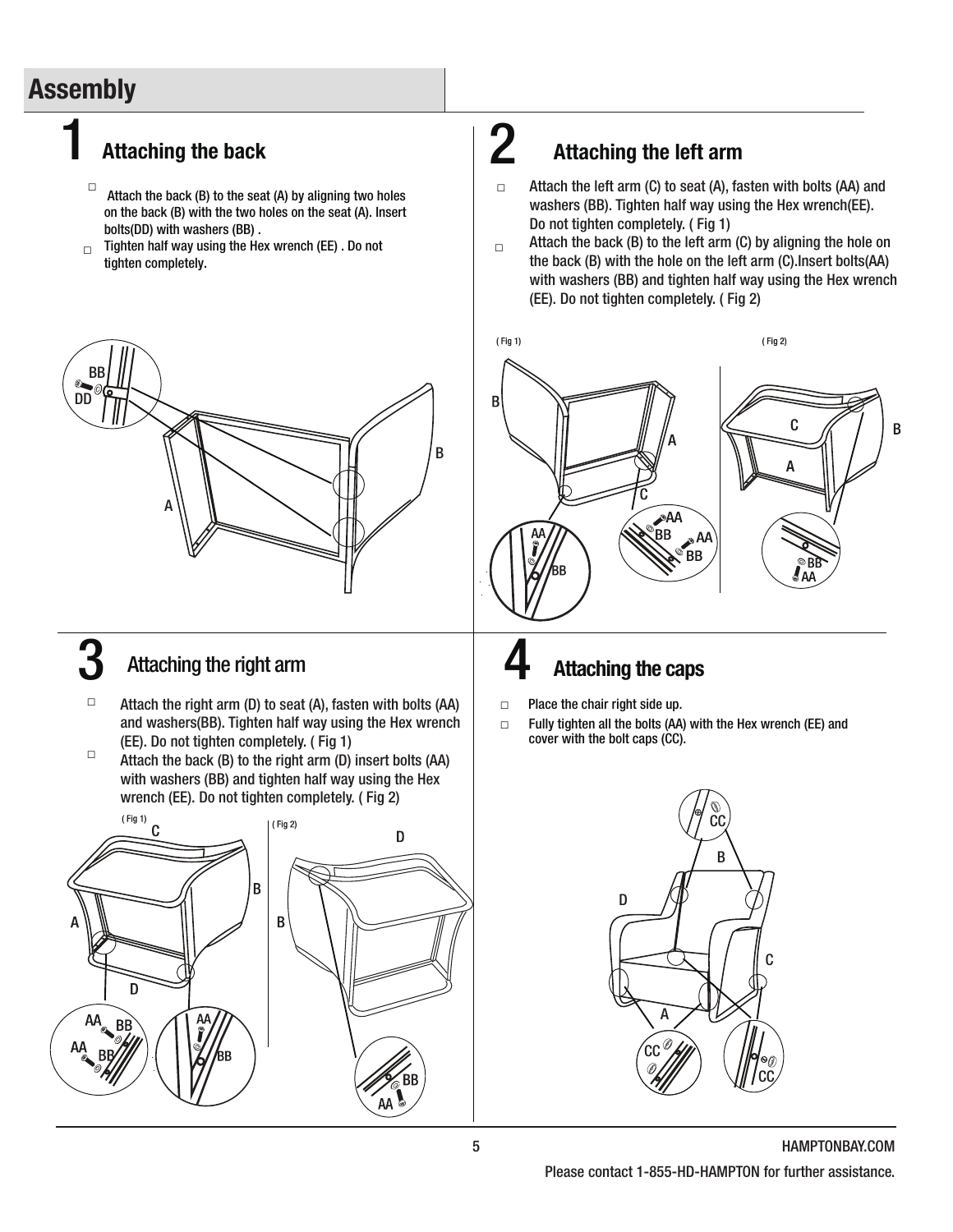## Assembly

## Preassembling the base  $\begin{array}{c|c}\n\hline\n\end{array}$  Attaching the base

- □ Place the chair upside down on the box as illustrated.
- □ Make sure the chair in horizontal plane.
- Don't cut the string on the swing before assembled. □
- Put the base (G) into the surface of the bottom of the seat. □

- □ Attach the base (G) to the right arm (D) and the left arm (C).
- □ Cut string in one swing of the base (G). Aligning the built-in bolts on the base with the holes on the arms. Half tighten the bolts using the Hex wrench (FF).
- $\Box$ Repeat setup 4 for other 3 three swings. Please remind don't cut the string on the swing before assembled.



G

□ Half tighten each bolt first, fully tighten all the bolts when 4 bolts attached the 2 arms. Two people working on this part is recommended.Firstly,tighten all four bolts half way by aligning in proper position.Tighten completely afterward.



## Pay attention  $\begin{vmatrix} 8 \end{vmatrix}$  Completing the assembly

- □ Place the motion chair right side up.
- □ Place the seat cushion (E) and back cushion (F) on the chair. This motion chair is now ready for your enjoyment.

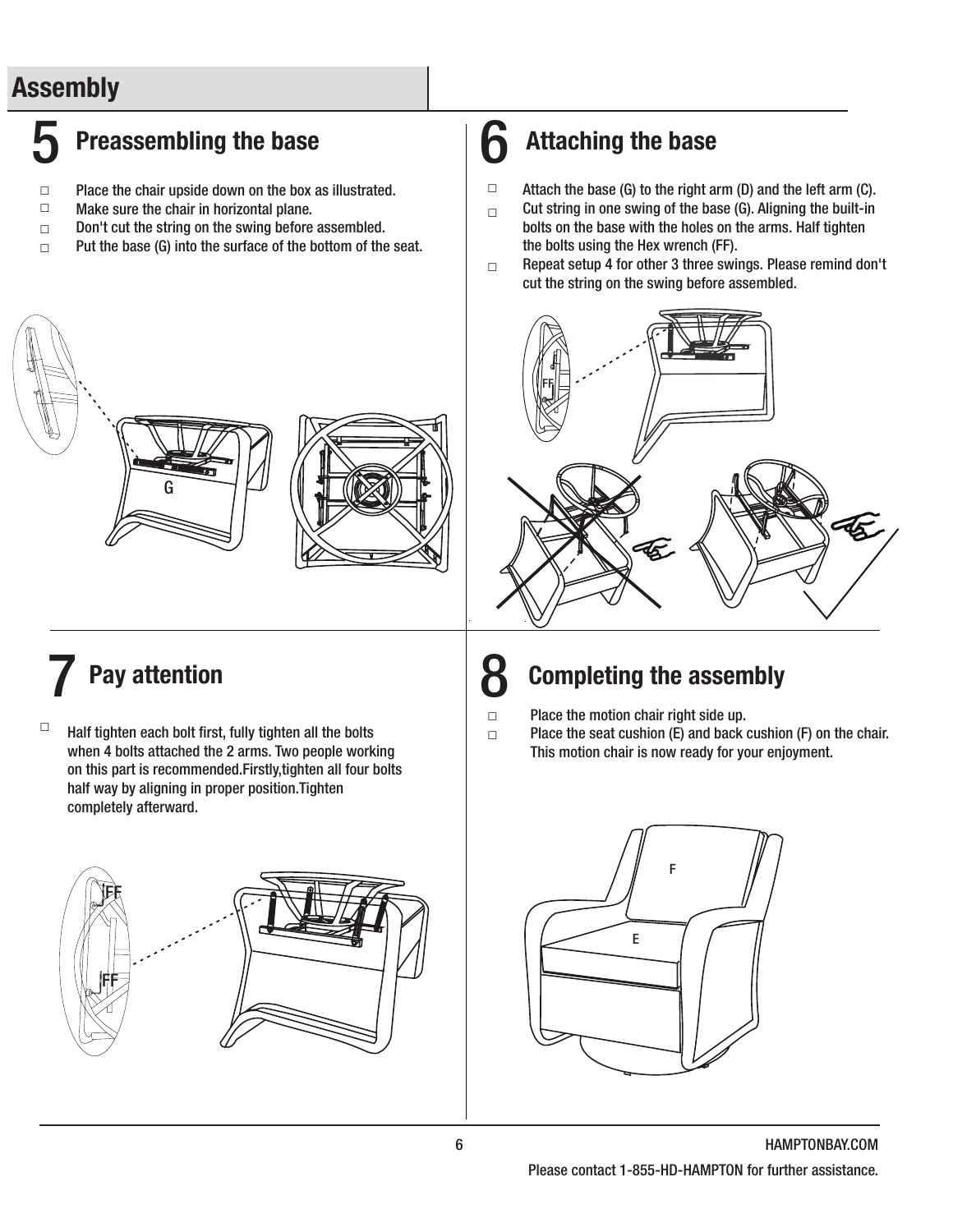## Cleaning and Maintenance

- □ Before using, wipe with a clean, dry cloth. Do not use bleach or solvents. When not in use, store furniture in a cool, dry place.
- $\Box$ Do not use bleach or solvents on fabrics. When cleaning the table top make sure to use a soft, clean cloth that does not bleed color as well.
- Wash the frame with a mild solution of soap and water, rinse with clean water, and dry thoroughly.  $\Box$
- Cushions may also be cleaned by hand with a mild solution of soap and water. Rinse the cushion cover thoroughly and allow to drip dry. The back cushion and pillow should be spot cleaned with a soft cloth. Do not machine wash or tumble dry, as cushions may shrink. Do not use bleach or solvents on fabrics. Never use cleaners that contain acid or abrasive materials. □
- Use and operation: To improve the lifespan of this furniture, cover when not in use and store in a dry place in the off season. □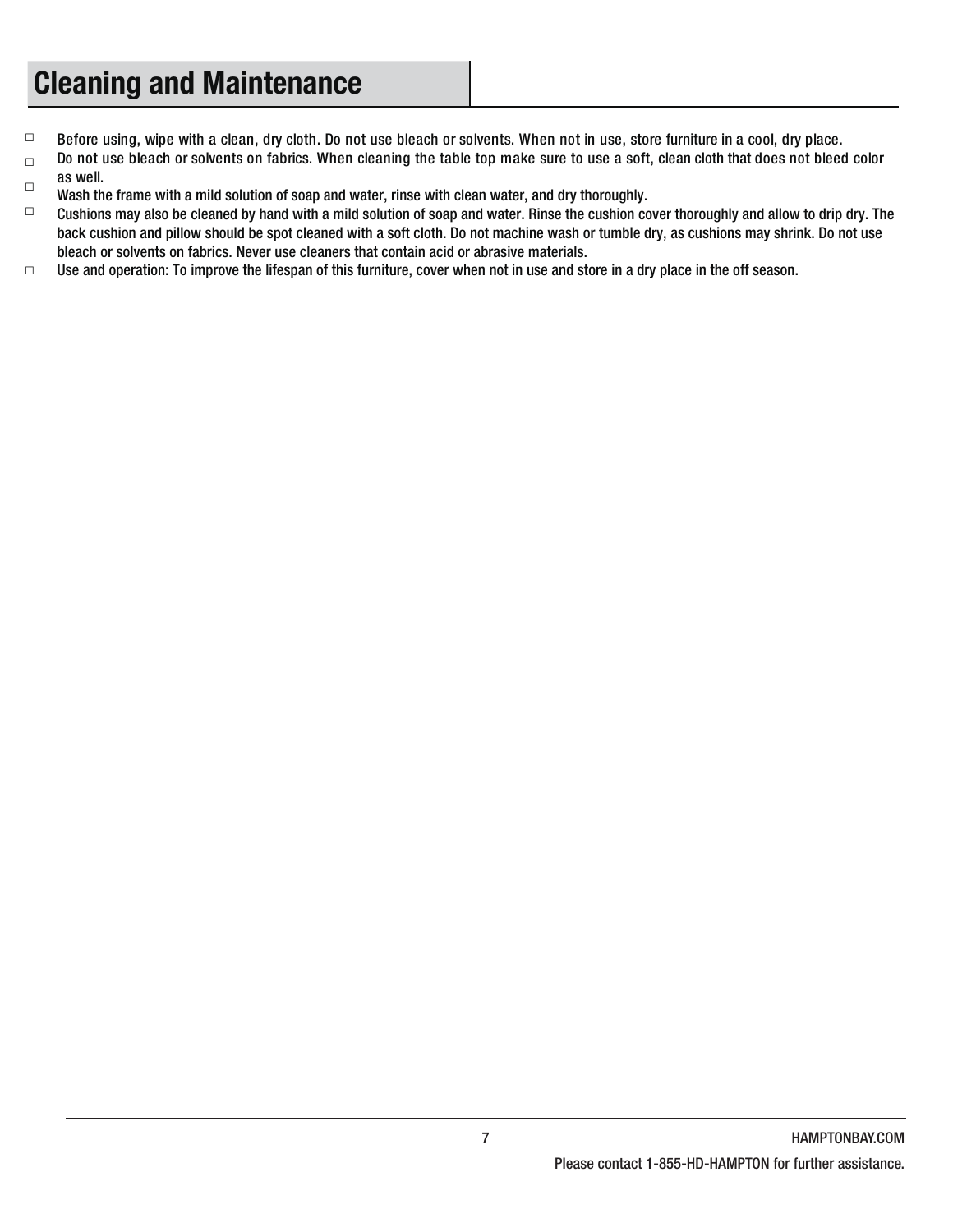## Service Parts

| Part | <b>Description</b>  | Quantity |
|------|---------------------|----------|
| А    | Seat                |          |
| R    | <b>Back</b>         |          |
| C    | Left Arm            |          |
|      | <b>Right Arm</b>    |          |
| F    | <b>Seat Cushion</b> |          |
|      | <b>Back Cushion</b> |          |
|      | <b>Base</b>         |          |